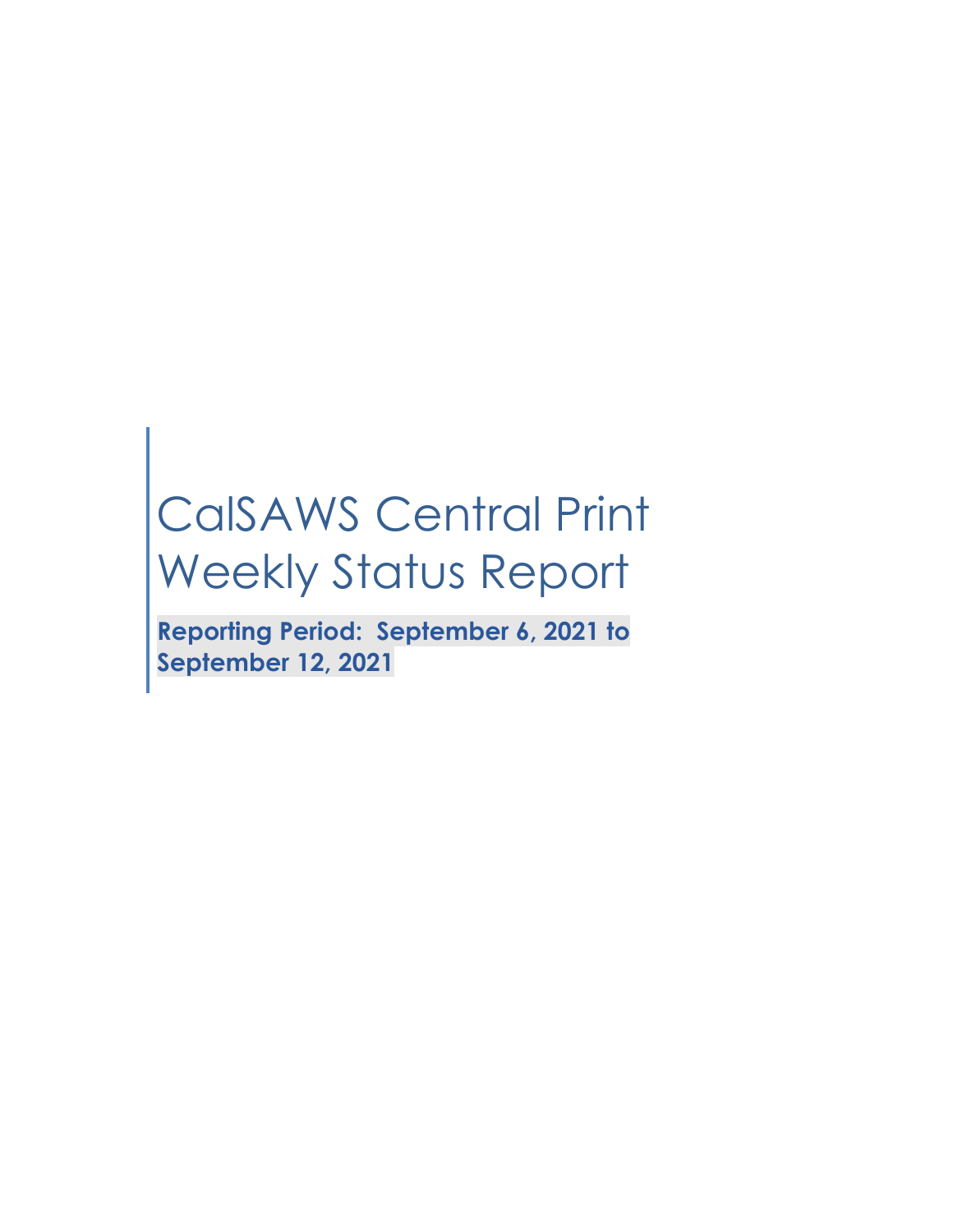Weekly Status Report, September 13, 2021 Period: September 6, 2021 to September 12, 2021

# **Table of Contents**

| 1.1 |  |
|-----|--|
| 1.2 |  |
| 1.3 |  |
| 1.4 |  |
| 1.5 |  |
| 1.6 |  |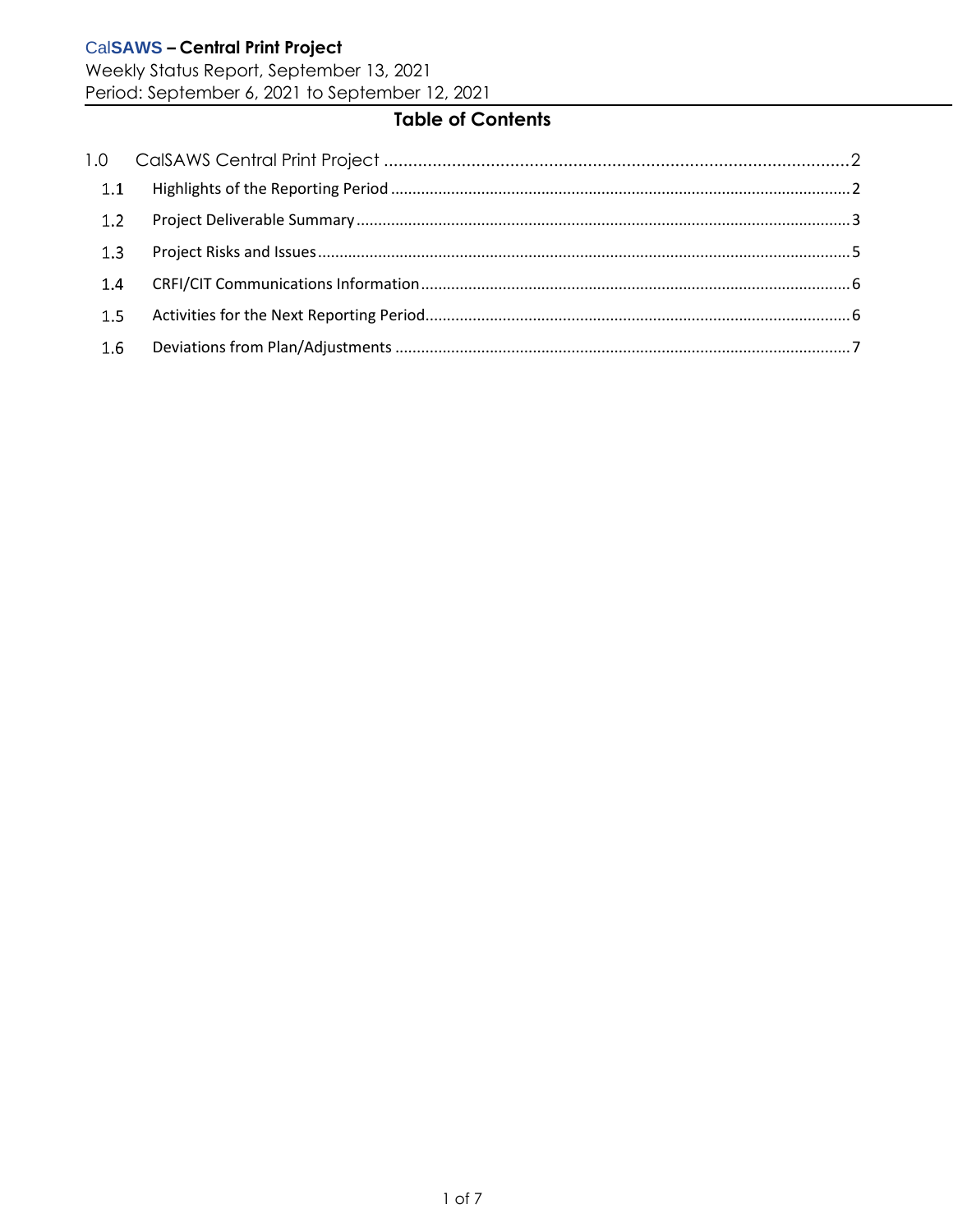Weekly Status Report, September 13, 2021 Period: September 6, 2021 to September 12, 2021

# <span id="page-2-0"></span>**1.0 CalSAWS Central Print Project**

#### <span id="page-2-1"></span> $1.1$ **Highlights of the Reporting Period**

## **Project Management**

► Continued updates to project work plan.

# **Project Gantt**



## **Requirements Verification**

► Posted final Phase I RTM to Central Print tile on SharePoint.

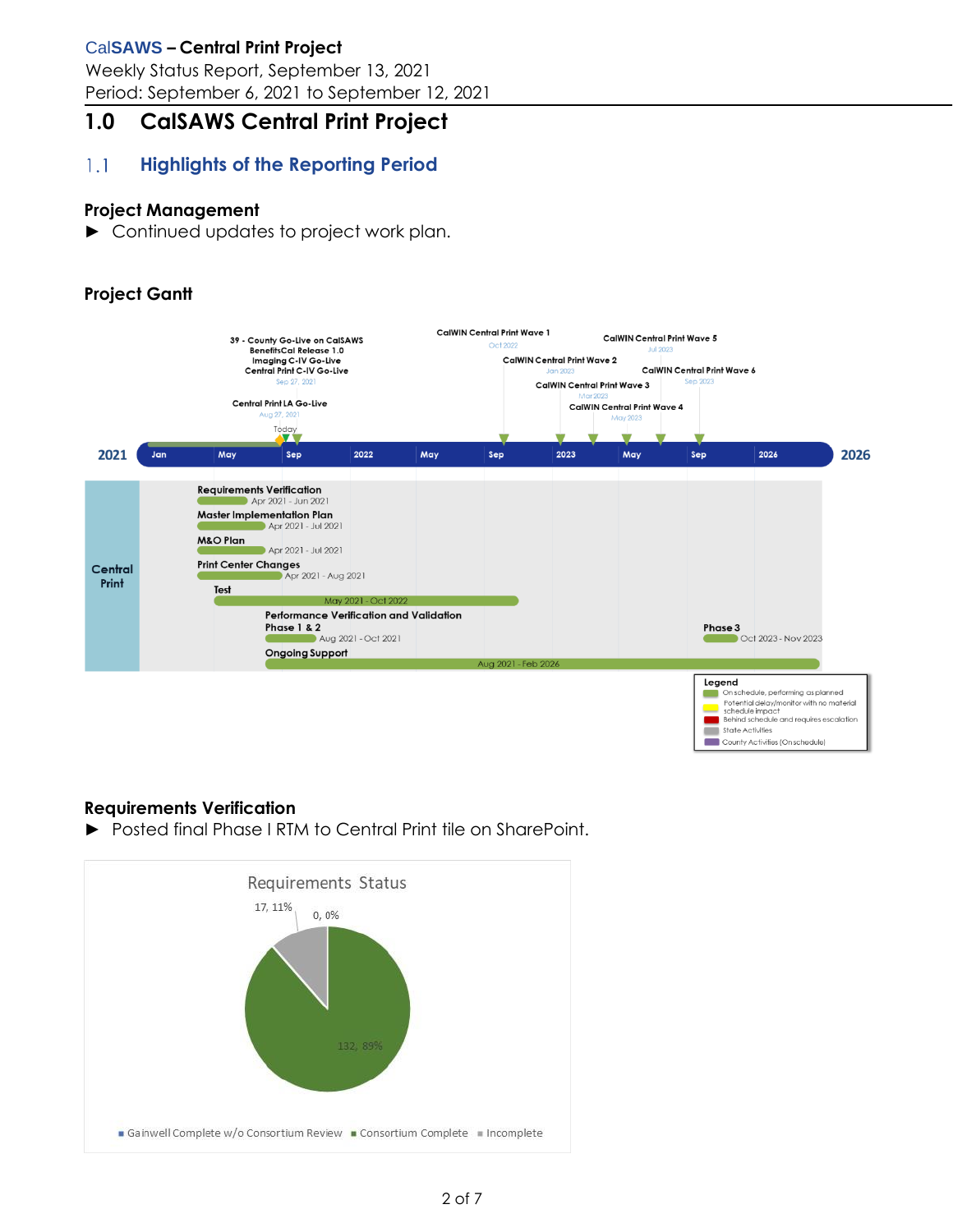#### **Master Implementation Plan**

- ► Continued work on materials inventory management.
- ► Continued Phase I PV&V monitoring.
- ► Continued to follow up with C-IV Counties who have not funded postage.
- ► Continued to follow up with C-IV Counties who had not provided their POC's.

#### **Changes to Existing Print Centers**

 $\blacktriangleright$  N/A

#### **Establishment of the SoCal Print Center**

 $\blacktriangleright$  N/A

#### **Interface and File Considerations with CalSAWS**

 $\blacktriangleright$  N/A

#### **Fulfillment Platform Configuration**

► Continued loading C-IV County specific configurations.

#### **Maintenance and Operations Plan**

- ► Continued ongoing operations for Los Angeles County Central Print.
- ► Began troubleshooting file upload speed concern from CalSAWS AWS West to the Gainwell SFTP service in AWS East across different account owners.

#### **Comprehensive Testing**

► Continued planning for Phase II Performance and Load Test.

#### **Project Action Items – Overdue**

► This table lists overdue action items, including the owner and due date.

| <b>ID</b>              | Description              | Owner | L Due Date l |  |  |
|------------------------|--------------------------|-------|--------------|--|--|
| <b>None</b>            | No overdue actions items |       |              |  |  |
| $Table 11.8 - Qvardus$ |                          |       |              |  |  |

**Table 1.1-8 – Overdue Action Items**

#### <span id="page-3-0"></span> $1.2$ **Project Deliverable Summary**

Deliverable Activity is summarized within the tables below. Note that only the initial submission of the Monthly Status Report is listed in the table below. Each remaining Monthly Status Report will be submitted as an FDEL only per the date in the approved FDED and is not included in the list below.

#### **Deliverable Status by Submission**

|                  |                               |             |             | Complete    |             | Coming Soon  |
|------------------|-------------------------------|-------------|-------------|-------------|-------------|--------------|
| <b>DEL</b><br>ID | Deliverable Name              | <b>DDED</b> | <b>FDED</b> | <b>DDEL</b> | <b>FDEL</b> | <b>Final</b> |
| 01               | Monthly Status Report - March | 4/29/21     | 5/24/21     | 5/28/21     | 6/7/21      | 6/8/21       |
| 02               | Master Implementation Plan    | 4/29/21     | 5/24/21     | 5/28/21     | 6/11/21     | 6/28/21      |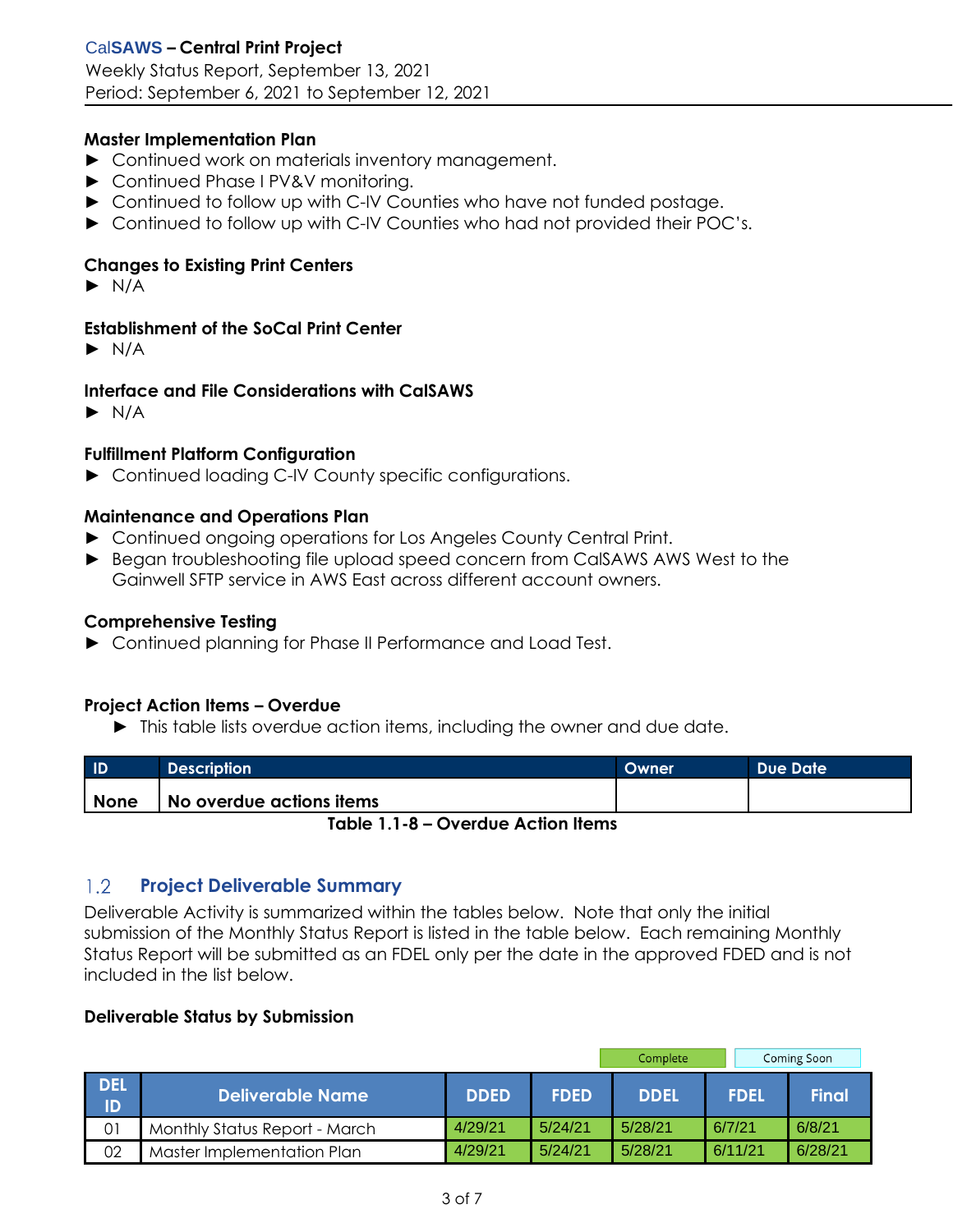Weekly Status Report, September 13, 2021 Period: September 6, 2021 to September 12, 2021

| I DEL<br>- ID | Deliverable Name                | <b>DDED</b> | <b>FDED</b> | <b>DDEL</b> | <b>FDEL</b> | Final    |
|---------------|---------------------------------|-------------|-------------|-------------|-------------|----------|
| 03            | Maintenance and Operations Plan | 4/29/21     | 5/24/21     | 6/10/21     | 6/23/21     | 7/6/21   |
| 04            | Final Acceptance Report         | 5/12/21     | 5/21/21     | 11/21/23    | 12/6/23     | 12/12/23 |

# **Table 1.2-1 – Deliverable Status for Current Reporting Period**

## **Overall Deliverable Status**

| DEL # | <b>DELIVERABLE NAME</b>               | <b>STATUS</b>                                                                                                                                                                            | <b>Next Deadline</b>                   |  |  |
|-------|---------------------------------------|------------------------------------------------------------------------------------------------------------------------------------------------------------------------------------------|----------------------------------------|--|--|
| 01    | Monthly Status Report - March<br>2021 | Each remaining Monthly Status<br>Report will be submitted as an FDEL<br>only per the date in the approved<br>Completed<br>FDED and are not listed here. Any<br>exceptions will be noted. |                                        |  |  |
| 02    | Master Implementation Plan            | Completed                                                                                                                                                                                | Received WAC approvals on 7/9/21.      |  |  |
| 03    | Maintenance and Operations<br>Plan    | Completed                                                                                                                                                                                | Received WAC approvals on<br>7/9/2021. |  |  |
| 04    | <b>Final Acceptance</b>               | On-track                                                                                                                                                                                 | DDEL submission due 11/21/23           |  |  |

**Table 1.2-2 – Upcoming Deliverable Deadlines**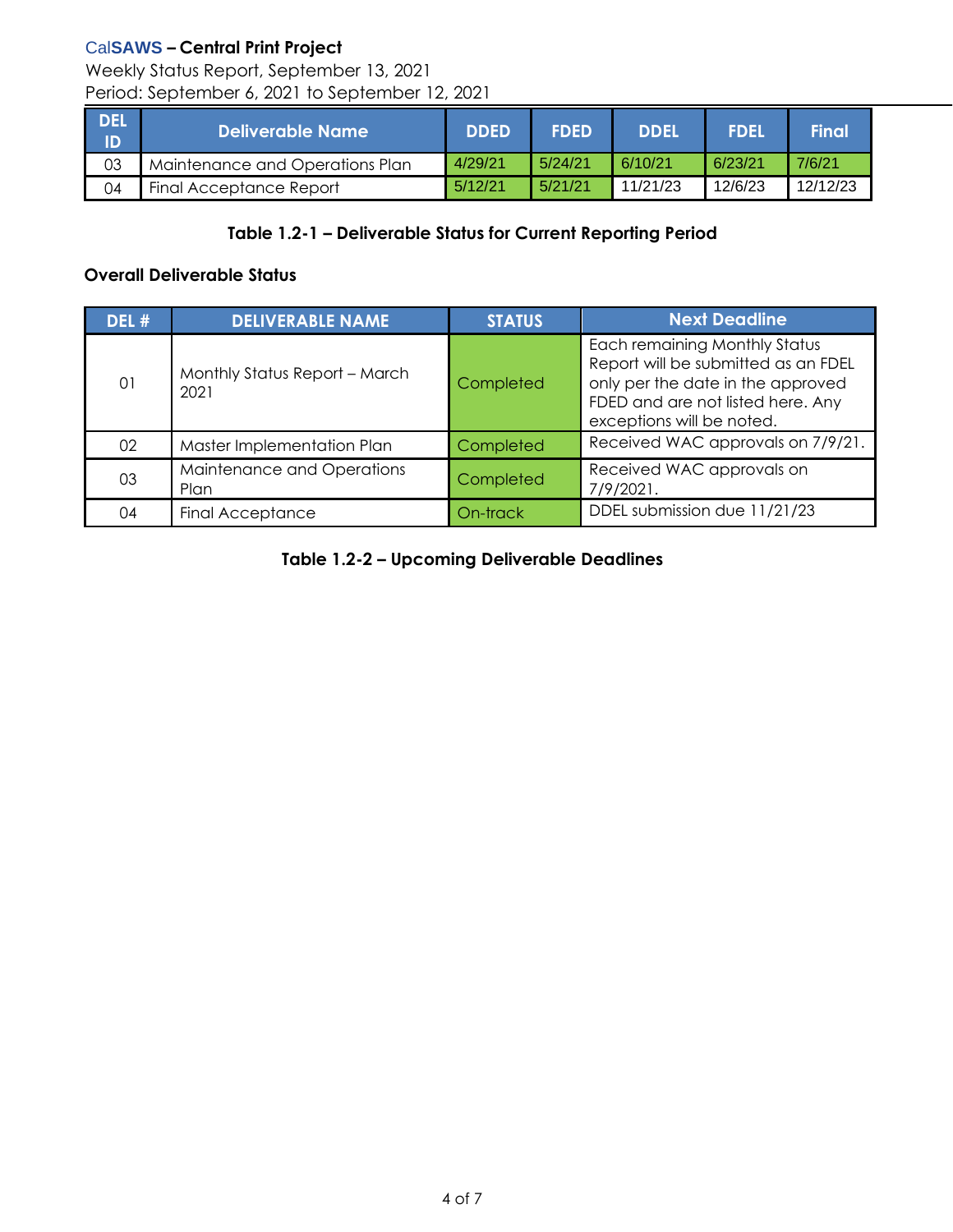## Weekly Status Report, September 13, 2021 Period: September 6, 2021 to September 12, 2021

# <span id="page-5-0"></span>**Project Risks and Issues**

| ID  | <b>Title</b>                                                                                | <b>Details</b>                                                                                                                                                                                                                                                                                                                                                                                                                                                                                                                                                                                                                                                 | <b>Status</b> | <b>Impact</b> | <b>Severity</b> | <b>Date</b><br><b>Logged</b> |
|-----|---------------------------------------------------------------------------------------------|----------------------------------------------------------------------------------------------------------------------------------------------------------------------------------------------------------------------------------------------------------------------------------------------------------------------------------------------------------------------------------------------------------------------------------------------------------------------------------------------------------------------------------------------------------------------------------------------------------------------------------------------------------------|---------------|---------------|-----------------|------------------------------|
| 242 | Central Print Insertion<br><b>Barcode Placement</b><br>& Margin Formatting<br>Inconsistency | Recommended clearance<br>for insertion bar codes is $\frac{1}{4}$<br>of white space around the<br>bar code. The white space<br>is designed to increase the<br>accuracy of the bar code<br>scan, reducing insertion<br>errors or stoppages. The<br>sample test file provided<br>included pages with no<br>clearance and on some<br>forms, the bar code was<br>overwritten by text or<br>borders. Obtaining the<br>recommended 1/4 inch of<br>white space would result in<br>changes to the CalSAWS<br>correspondence templates<br>and would not be feasible<br>prior to the planned go live<br>for Los Angeles (August<br>2021) and C-IV (September<br>$2021$ . | Closed        | 3             | Medium          | 4/9/21                       |

The following chart shows the number of risks currently open and previously closed, if applicable.



The following chart shows the number of issues currently open and previously closed, if applicable.

► Not applicable – No open or closed issues as of this status reporting period.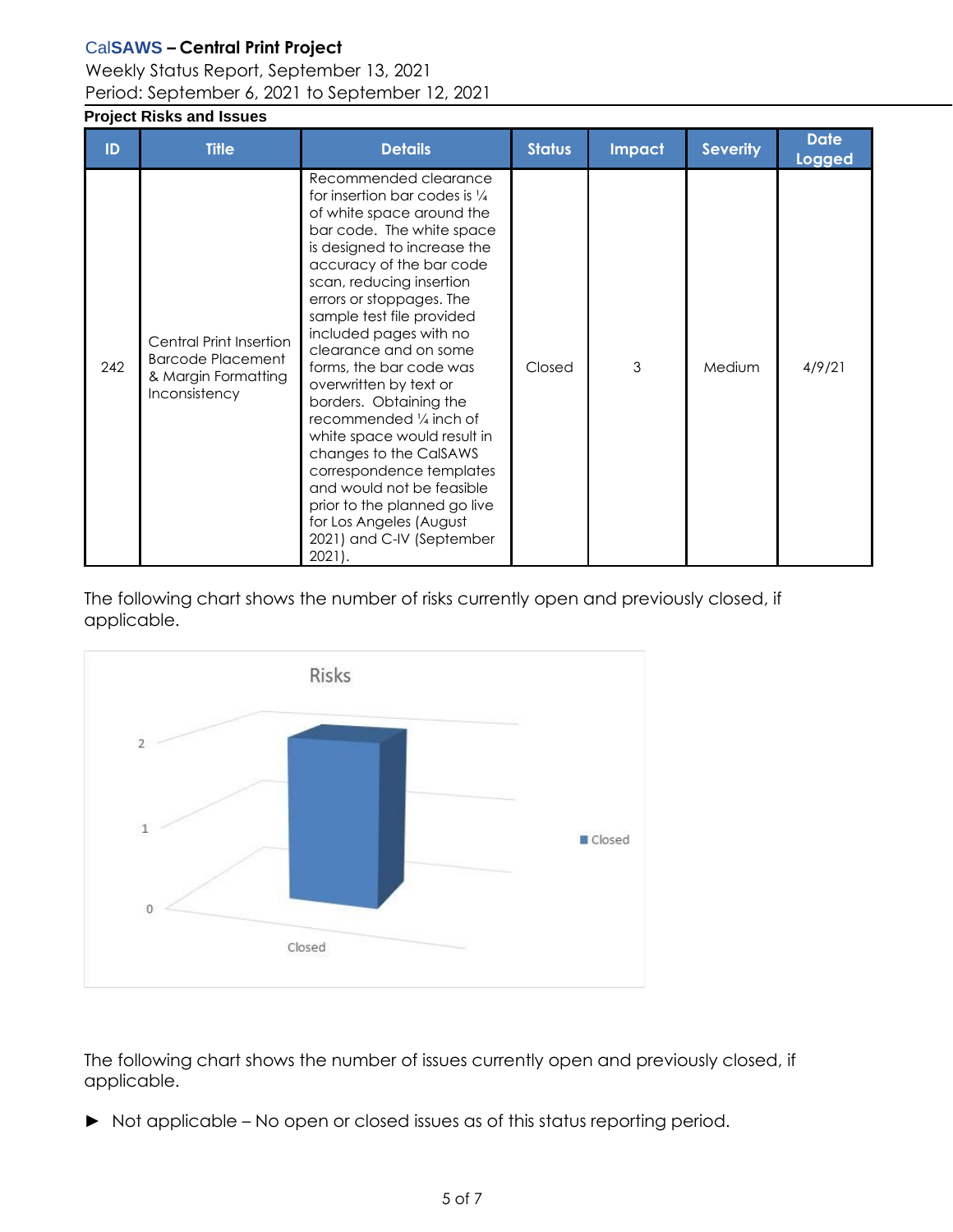Weekly Status Report, September 13, 2021 Period: September 6, 2021 to September 12, 2021

#### <span id="page-6-0"></span> $1.3$ **CRFI/CIT Communications Information**

The following table outlines CalSAWS Information Transmittals (CITs) sent for the reporting period.

There was one CalSAWS Information Transmittals (CITs).

| <b>CIT ID</b>       |                                  | <b>Subject</b>                | Category       | <b>Distribution Date</b> |  |  |  |
|---------------------|----------------------------------|-------------------------------|----------------|--------------------------|--|--|--|
|                     | $\vert$ 0181-21   LA/C-IV County | Central Print Postage Process | Correspondence | 7/19/21                  |  |  |  |
| Table $1.4 - 1 - C$ |                                  |                               |                |                          |  |  |  |

There was one CalSAWS Requests for Information (CRFIs).

| <b>CRFI IDV</b> | ΙO             | 'Subiect                     | <b>Distribution</b><br>Date | <b>Status</b> | <b>Response Due</b><br><b>Date</b> |
|-----------------|----------------|------------------------------|-----------------------------|---------------|------------------------------------|
| $21 - 041$      | LA/C-IV County | Central Print Correspondence | 7/14/21                     | Jpen          | 7/23/21                            |

**Table 1.4-2 – CRFIs**

#### <span id="page-6-1"></span> $1.4$ **Activities for the Next Reporting Period**

## **Project Management**

- ► Continue updates to project work plan.
- ► Coordinate attendance at remaining region meetings to provide County information.

## **Requirements Verification**

 $\blacktriangleright$  N/A

## **Master Implementation Plan**

- ► Continue work on materials inventory management.
- ► Determine submission date for the initial updates to the SSP.
- ► Continue Phase 1 PV&V monitoring.
- ► Continue monitoring C-IV County postage funding and contacting Counties who have not requested the account information via the CRFI.

# **Changes to Existing Print Centers**

 $\blacktriangleright$  N/A

# **Establishment of the SoCal Print Center**

 $\blacktriangleright$  N/A

## **Interface and File Considerations with CalSAWS**

 $\blacktriangleright$  N/A

## **Fulfillment Platform Configuration**

- ► Continue loading of C-IV County specific configurations.
- ► Schedule Central Print Portal C-IV user training webinars.

## **Maintenance and Operations Plan**

- ► Continue ongoing operations for Los Angeles County Central Print.
- ► Complete troubleshooting file upload speed concern from CalSAWS AWS West to the